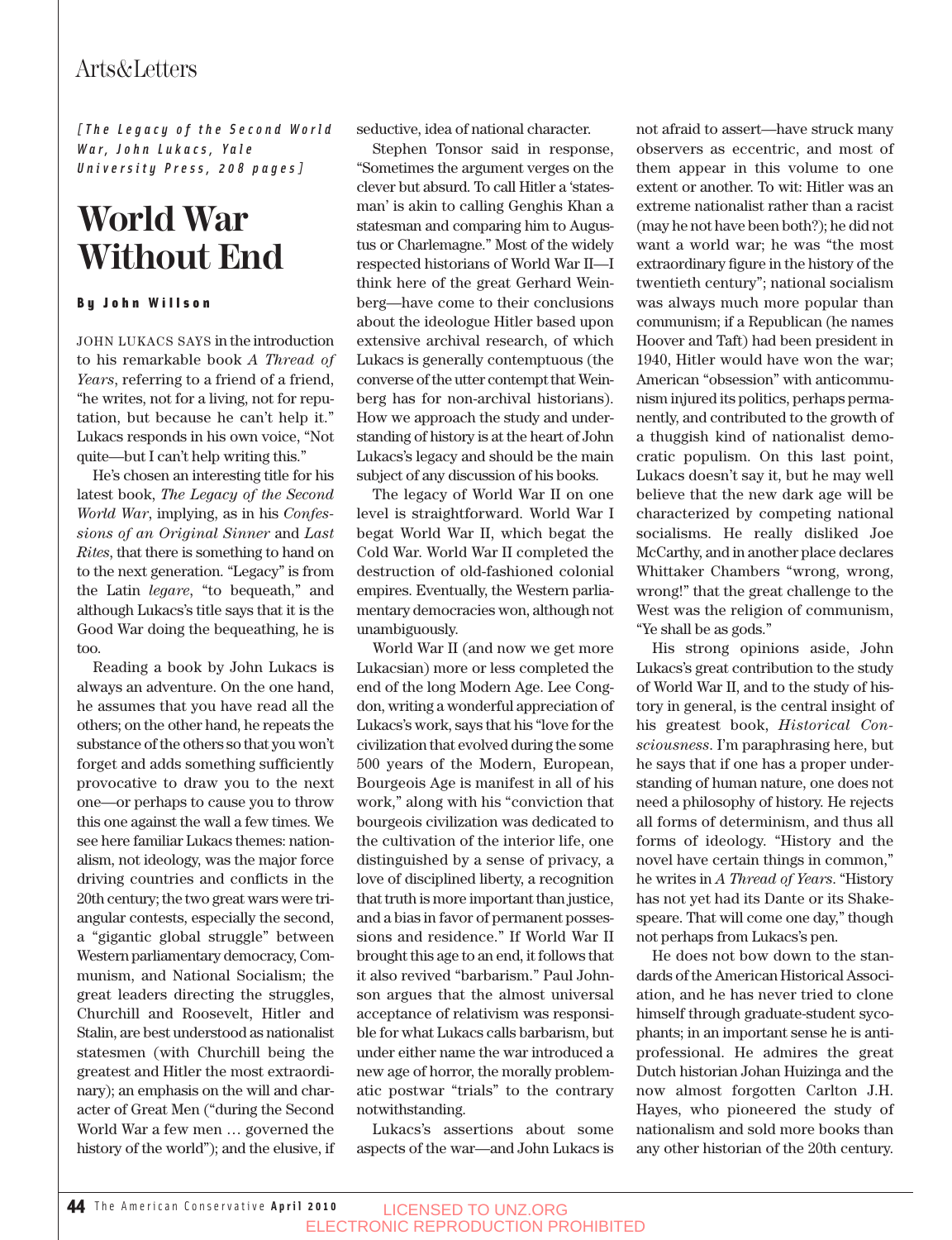Just as Hayes could borrow from the social sciences for insights into the psychology of nationalism and *A Generation of Materialism* because his Catholic faith kept him grounded in reality, so Lukacs can take science seriously. (He is one of the very few historians who understands quantum physics.) What makes Lukacs an "original sinner" also makes him an original historian who knows that more often than not, the imagination trumps the archives. And behind his historical consciousness lies a teacher, a real teacher of undergraduates. So for many reasons, we must take his assertions seriously.

The analysis that will most interest readers of this book is in the last chapter, "The Second World War and the Origins of the Cold War." He hopes that "at least some of his readers will share his sense of indignation about the ideological—that is, Communism-obsessed explanation of the cold war and even of the Second World War [note what is capitalized and what is not]. For those who think and say and write that the history of the twentieth century was governed by the epic struggle of Democracy (or Freedom) against Communism imply that the Second World War was but a secondary chapter. … But the opposite is true." The century, he says, was defined by the two world wars: "The Russian Revolutions of 1917 were a consequence of the First World War, the cold war of the Second."

Thus the question: was the Cold War avoidable? Lukacs believes that if everyone had properly understood each other, it probably was, at least by the time Stalin died in 1953. I can't help thinking of Paul Newman's line in "Cool Hand Luke," just before they blew his head off: "What we got here is a failure to communicate." Lukacs thinks that there is enough evidence that Stalin was a nationalist statesman, that he and FDR respected each other, that there was "a discrepancy between Russia's foreign policy and its internal regime," and that Churchill was such a hardheaded realist, that if cooler American heads had prevailed the Cold War could have warmed a significant amount by about 1956. He has no illusions about Stalin's behavior in Eastern Europe, nor about the brutality of the Soviet regime. He simply believes that Soviet domestic and foreign policy could have operated in direct contradiction to each other, an assertion that I have not found to be true in most of human history. Foreign policy always reflects domestic policy.

Curiously, Lukacs would probably agree with that dictum in the case of the United States. "Wilson Is Overtaking Lenin" is an old theme of his, meaning that democratic progressivism in American foreign policy has dragged us into endless adventures that are more ideological than prudent (although he does not think that World War II was one of them). That this country has been in shooting wars almost 70 percent of my three-score years and ten and in very dangerous, confrontational Cold War the other 30 percent seems to give Lukacs's point some weight. Quite a record for a peace-loving democracy, even as compared with the evil empire. Lukacs's own anticommunism, which predated much of America's "popular obsession with the evils of Communism," was where he originally connected with the keen analysis of Soviet behavior voiced by George Kennan. They both thought that the United States reacted too late and too ideologically and too militarily to what was a problem much more nuanced than our post-World War II leaders understood.

On this last point it is hard to disagree with Lukacs (and Kennan). NSC-68 and all its revisions and additions up until the present day, while producing policies that have been mostly popular (even Vietnam was a popular war for most of the years we were there), are shallow ideological documents that contradict the realities of human nature about which Lukacs is so good at reminding us. Relations among nations, after all, are not much different from how we deal with our next-door neighbors. Lukacs is at his best when forcing us, his readers, to make distinctions and to read into our historical consciousness something other than our favorite prejudices. On the other hand, is it incompatible with the record or the imagination to believe that both Whittaker Chambers and George Kennan could be right? That communism was the great spiritual challenge of the 20th century, and that we should have dealt with it without necessarily confusing it with the Soviet Union?

He thinks that America is turning West and South again, away from Europe. World War II brought Europe and the U.S. back together, but the end of the age, Lukacs thinks, might separate us again. Not a bad idea, if we don't go South and West with the same crusading spirit that we have recently gone (Middle) East.

*John Willson is professor emeritus of history at Hillsdale College.*

# MOVING?

#### Changing your address?

Simply go to **The American** Conservative website, www.amconmag.com

Click "subscribe" and then click "address change."

To access your account make sure you have your TAC mailing label. You may also subscribe or renew online.

If you prefer to mail your address change send your TAC label with your new address to:

### The American Conservative

Subscription Department P.O. Box 9030 Maple Shade, NJ 08052-9030